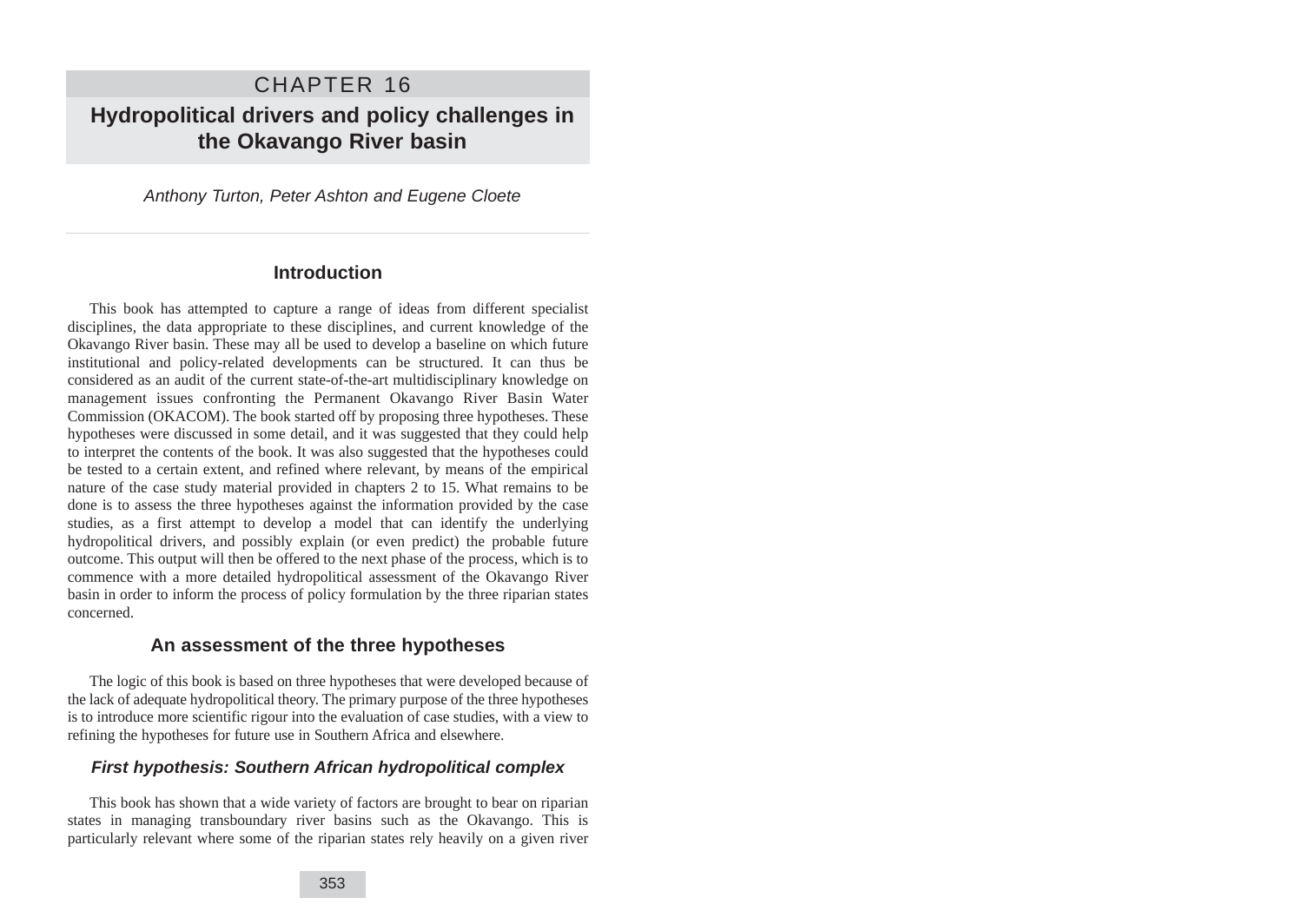system. In the case of the Okavango River, it has been shown that all three riparian states have a high degree of reliance on the system and few viable alternatives are available.

In the case of Angola, the upper reaches of the Okavango basin are needed to support the resettlement of internally displaced persons and former combatants. Angola is relatively water rich, but economically impoverished, a condition that has been described as 'structurally induced relative water scarcity' (Turton & Ohlsson 1999; Turton 2000a; 2000b; 2002a; Turton & Warner 2002). In effect, this means that limited institutional capacity exists and, consequently, a limited range of viable policy options can be generated. The prognosis for this debilitating condition is not good, and if interpreted against the third hypothesis, suggests that there is a possibility of acute conflict at local level if the situation remains unmanaged. If such conflict occurs, it could spill over into the neighbouring states, possibly in the form of armed rebels or insurgents, who would then pose a security risk to the more peaceful Namibia and Botswana.

In the case of Namibia, the only perennial rivers flowing on its national soil consist of short reaches of the Kavango and Cuando-Linyanti rivers that flow across the Caprivi Strip. Namibia is exceptionally arid, and water scarcity poses a fundamental limitation to its future economic growth potential. If the proposed Okavango pipeline could be developed, it would increase the security of supply for Namibia in a dramatic fashion, thereby enabling existing water sources to be used more efficiently, secure in the knowledge that if these sources failed, the Okavango River would provide a reliable backup. Namibia has also been described as an example of structurally induced relative water scarcity (Turton 2002a; Turton & Warner 2002), but it does have a greater range of available second-order resources than Angola. The conflict from the Angolan civil war has spilt over in the past into the Caprivi Strip (Meissner 2000), strengthening the case for the existence of a Southern African hydropolitical complex. In terms of international law, Namibia has the sovereign right to develop economically, and if it has no viable alternative source of water assured for future economic growth and national prosperity, it is difficult to foresee a situation where water from the Okavango River would not be needed.

In the case of Botswana, the Okavango is the only perennial river flowing on its national territory. Botswana is also more economically diversified than Namibia, and has been described as an example of 'structurally induced relative water abundance' (Turton 2002a; Turton & Warner 2002), because of its greater availability of secondorder resources. This means that most of the available water is already earmarked to support rural livelihoods and ecotourism. The former is politically important for the government of Botswana, and the latter is strategically important because it provides a growing source of foreign revenue, creates jobs for rural dwellers, and is an example of extremely efficient and sustainable use of water.

From this brief overview, it is clear that the fundamental hydropolitical driver in the Okavango River basin is the high degree of reliance on the river by all three riparian states, with no real viable alternatives. This fact alone becomes the independent variable in the overall hydropolitical equation and is presented graphically in figure 1. Herein lies the problem but, if seen through the conceptual lens of a hydropolitical complex, it can also contain an element of a possible solution to unintended ecological disturbances in the Okavango Delta. If the three riparian states choose to cooperate, it is in their mutual advantage for several reasons. For Angola, the presence of a basin-wide agreement would help the country to raise the necessary funding to pay for essential infrastructure development in the upper reaches of the Okavango basin. The notion of a hydropolitical complex embraces the linkages between shared river basins, but also enables a broader range of possible solutions to be considered and developed. As such, it is more than an analytical tool to be used by water resource managers to develop sustainable solutions to complex problems in semi-arid areas. Instead, it is considered to be a useful conceptual framework for analysing the hydropolitical dynamics of the Okavango River basin, because there are a number of linkages with other river basins: by virtue of dual riparian status of one or more of the riparians (Zambezi, Cunene, Orange and Limpopo); by virtue of proposed future interbasin transfer schemes (Heyns 2002); and because every country shares several crosscutting issues such as the need to grow economies in a sustainable manner using the limited water that is available.

Significantly, and in keeping with the hypothesised Southern African hydropolitical complex, potential future solutions can be developed in a peaceful and equitable manner, by seeking possible solutions that could include options located outside of the Okavango basin. It is hoped that this concept will be expanded and applied in future hydropolitical studies within the Southern African Development Community (SADC).

## **Second hypothesis: Expanded definition of hydropolitics**

The broadened definition of hydropolitics as being the study of the authoritative allocation of values in society with respect to water (Turton 2002a) is capable of dealing with the complex range and multiple scales of issues that are evident in the Okavango River basin. Significant to this case study as a whole is the distinct difference in conflict potential when it is viewed as a function of scale. For example, conflict potential appears higher at the level of the individual in Angolan society than, for example, a similar individual in Botswana. This is caused in part because of the collapse of the Angolan economy, the fact that most men have been soldiers virtually their entire lives and know nothing else, and the fact that high levels of poverty can become drivers of future low-intensity conflicts around certain hotspots. The need to deal effectively with this situation is self-evident. But the expanded definition of hydropolitics also allows a broader range of issues to be included in the analysis. Central to this is the identification and examination of three interceding variables as shown in figure 1. It is instructive to dwell for a few moments on these variables.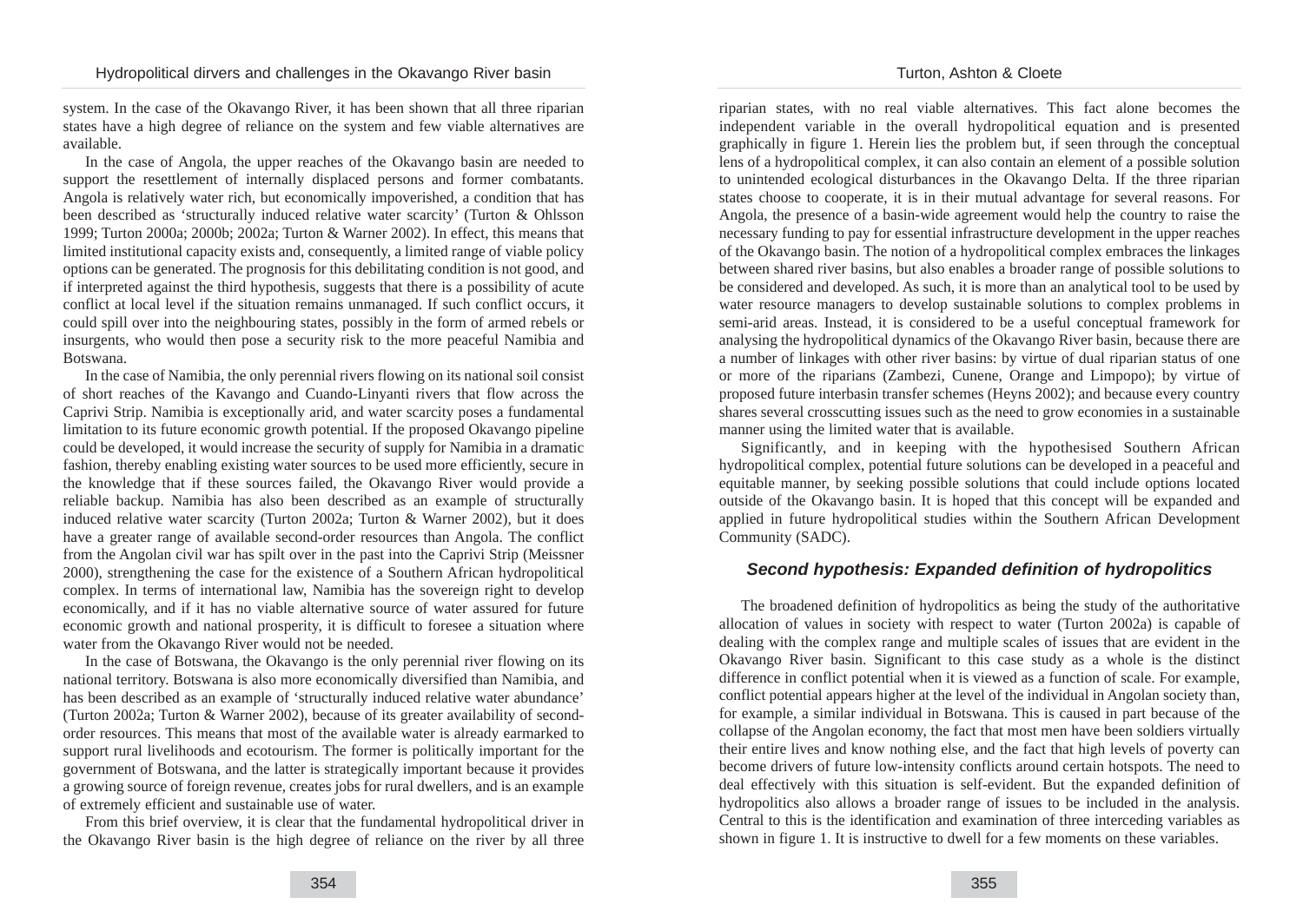The primary interceding variable is important because, in essence, there is little that can be done to influence outcomes, other than to develop policy that recognises these issues as a key factor. In figure 1, this is presented as one variable, but it consists of four individual and clearly discernible factors that interact in unison:

- The first is the natural pattern of climatic oscillation that occurs in a cyclical fashion between relatively wet and relatively dry years. In reality, it seems that several different oscillation patterns are superimposed on one another (Ashton 2000a; 2000b; Gumbricht et al 2002), but for purposes of simplicity, it is assumed that these all result in natural climatic variability, which has become one of the primary stimuli driving almost all ecological functioning in the Okavango River basin. In terms of periodicity, McCarthy and others (2000) refer to this as having at least an 18-year oscillation in the case of the Okavango basin, while records from the Zambezi basin suggest that there may also be a longer 80-year cycle of periodic climatic change.
- The second is related to what is known as the 'flood pulse concept', which is the result of climatic variability where periods of high flow appear to become the fundamental or most important ecological driver in the functioning of downstream wetlands (Junk et al 1989; Davies et al 1993; Puckeridge et al 1993; Davies & Day 1998; Turton 1999; McCarthy at al 2000; Gumbricht et al 2002). If the flood pulses are interfered with, for example, by the construction of a dam or the abstraction of water before the flood peak has passed, then this almost always results in the alteration or destruction of wetland habitat, particularly those habitats that are located in seasonal wetlands around the fringe of permanent wetlands such as the Okavango Delta. Clearly, such an event could lead to the loss of livelihoods of people who may be located in places where they depend on such systems.
- The third factor is related to the natural tectonic activities that occur within the Okavango basin and, in particular, around the rift trough occupied by the Okavango Delta (Hutchins et al 1976; McCarthy & Ellery 1993; Scudder et al 1993; Ellery & McCarthy 1994; Turton 1999; Gumbricht et al 2002). In recorded memory, flows entering the Okavango Delta have shifted slowly north-east as a direct result of this tectonic activity combined with plant-induced blockages of the western-most channels (e.g. Thaoge), away from the Lake Ngami region in the south-west, towards the Jao and Maunachira channels north of Chief's Island (Ellery & McCarthy 1994; Ashton 2002b). A field trip to various villages on both sides of the Okavango Delta in September 2002 (Turton and a BBC camera crew) revealed that different villagers in Gumare Village on the west of the Okavango Delta blame this shift on a variety of factors including the government (village chief), the 'Germans' (alluding to the time when Namibia was a German colony known as German South-West Africa) and the 'Herero people' (two village elders).
- The fourth factor is related to the long-term impact of global climate change of which the probable impacts in the context of the Okavango River basin are largely unknown at this stage (see chapter 2).

356

Turton, Ashton & Cloete

#### **Plate 1**

**A view of the (western) Thaoge channel, October 2002**



Note: The Thaoge channel is close to the village of Gumare. The water has shifted to the opposite (eastern) side of the Okavango Delta as a result of tectonic activity and channel blockages. However, village elders blame a variety of people for this condition. This provides an illustration of how natural forces can become hydropolitical drivers if left unmanaged.

While these factors are entirely natural occurrences over which humans have no direct control, they do have potential political consequences because they combine to cause a highly dynamic and variable set of parameters that determine water availability over time. It is human nature to remember things as they were in the past via oral histories, and change is seldom ascribed accurately to natural causes. In most cases, change is ascribed to human actions, often linking known rivals or past enemies to the perceptions that it is the actions of these people that have caused the river to dry up or change its course. The case of the Kasikili/Sedudu Island dispute illustrates this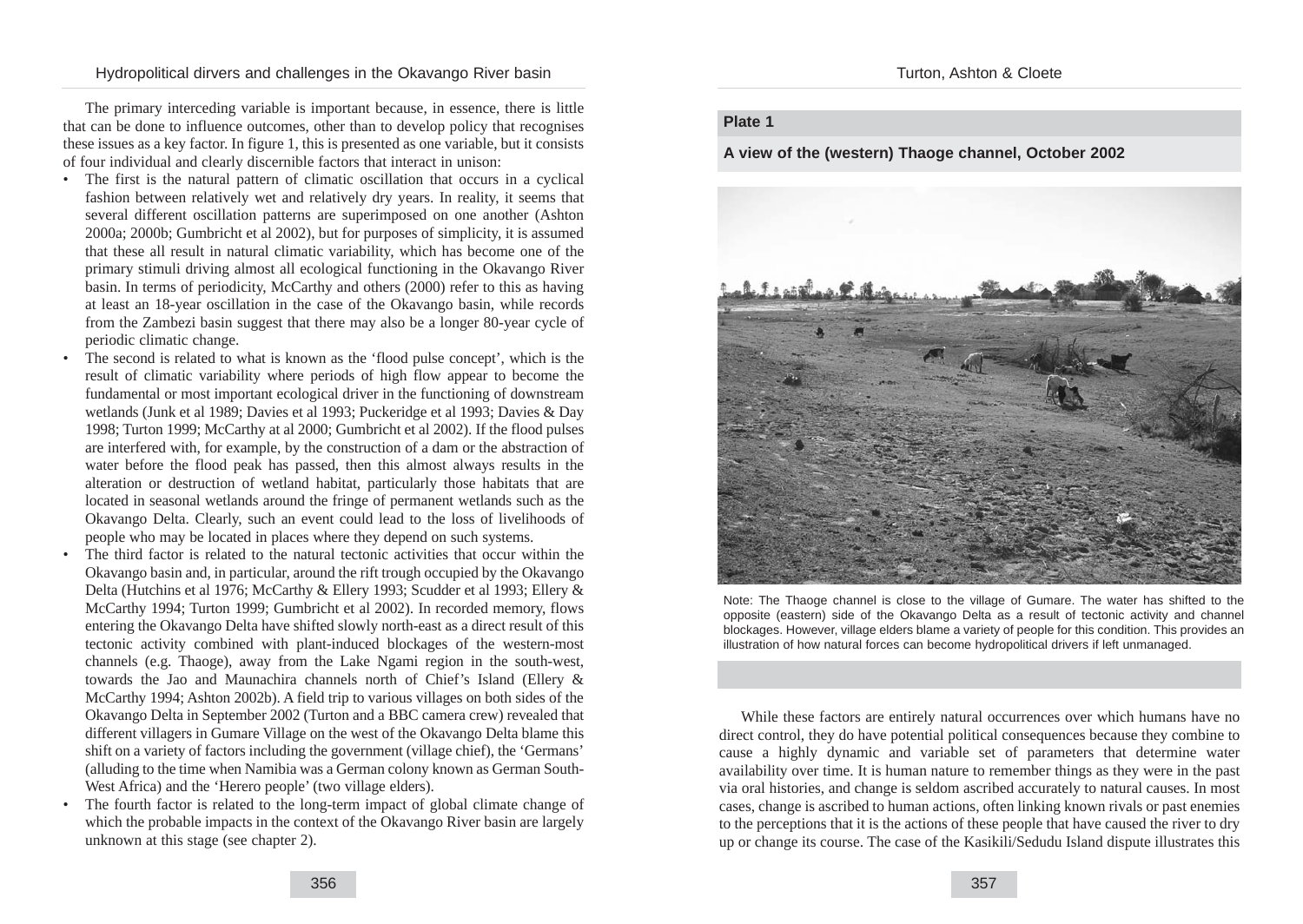tendency well (Ashton 2000a). As such, this has political ramifications because it can provide the genesis for future disputes as more people rely on the same resource for their livelihood, and as increasing numbers of developments impact on the already dynamic nature of the Okavango River system.

There are two secondary interceding variables, which have been selected because of their impact on the hydropolitical dynamics of the Okavango River basin. They are neither fundamental drivers in their own right, nor are they of such a nature as to be considered a primary interceding variable:

- This first *secondary interceding variable* relates in broad terms to the fact that the Okavango has become an 'internationalised' river, largely because the Okavango Delta was declared a central part of a Ramsar wetland by the government of Botswana, which allegedly hoped "to increase international pressure on Namibia" about the proposed pipeline, as suggested by Ramberg (1997). This process of internationalisation started after the planned dredging of the Boro River (UNDP/FAO 1976) as part of the Southern Okavango Integrated Water Development Project, which was shelved in 1991 due to massive public pressure (Scudder et al 1993). Linked to this is the unique biodiversity found in parts of the Okavango Delta system, making this region one in which the international community has a keen interest, to the extent that the sovereign aspirations of the three riparian states have been challenged by powerful foreign special interest groups. Typically, funding institutions are targeted in this process in an attempt to cut off the supply of money for proposed developments and hence prevent an 'undesirable' project (as defined by the special interest group) from being developed. Clearly, these individuals seldom take note of the specific needs and interests of the residents in the riparian states, but follow their own perceptions of the importance or value of their 'conservation' agendas (Ashton 2002).
- The second *secondary interceding variable* relates in broad terms to the existing normative value systems that are associated with the management of the Okavango River basin. The most important of these is arguably the high level of goodwill that exists between the so-called 'hydropolitical elite' from all three riparian states, particularly among OKACOM commissioners. Despite media rhetoric to the contrary (Weekly Mail & Guardian 1996; Ramberg 1997; Swatuk 2000), there is considerable goodwill within OKACOM, and this acts as a strong stabilising force in the face of potential (external) accelerators or promoters of conflict. The need for a basin-wide agreement as a prerequisite to secure international funding for specific development projects is also a potentially powerful mediating factor.

If these are fundamental drivers and mediating influences on the overall hydropolitical dynamics in the Okavango River basin, then the dependent variable must be related to the different national development priorities that currently exist.

For Angola, the most pressing need is that of post-war reconstruction. This includes the urgent repatriation of large numbers of internally displaced persons who cannot be fed, clothed or housed in existing camps, and who need to plant their crops before the next rain cycle commences if a serious famine is to be averted. On top of this already complex problem, is the need to demobilise former combatants and provide them with sustainable livelihoods to prevent them from resorting to banditry for a living. If this happened, it could destabilise the whole region and possibly spill over into neighbouring Zambia, Namibia and Botswana if left unmanaged. Namibia, in turn, has a pressing need to develop a strategic water reserve if it is to sustain economic growth and development, particularly around the Windhoek area where existing industrial activity is clustered. Given the unusual geography of the country, the Okavango basin is the only readily exploitable source of water, with the Zambezi River far more difficult to develop for reasons noted above. Botswana is diversifying its economy away from its heavy reliance on mining activities by encouraging the lucrative ecotourism market, which generates much needed foreign currency.

Central to each of these national development priorities is the issue of territorial sovereignty, in which each state has the right to develop as it sees fit. The reason why these have been classified as dependent variables is because each government has several choices that it can make. One choice would be to retain the right to prioritise development as they see fit, thereby exercising their sovereign control over water within their territorial boundaries as an absolute right. Another alternative choice would be for each of the riparian states to negotiate and agree on a position where each riparian government is sensitive to the development goals and aspirations of its neighbouring states and acts accordingly. In the case of the former option, sovereignty becomes the core problem, whereas in the case of the latter, sovereignty becomes a key element of the solution. Given the fact that the so-called 'hydropolitical elite' can influence the outcome of such issues, these have been categorised as the dependent variables (as opposed to the primary interceding variable over which human control is impossible).

If viewed in this way, the results of the dynamic interaction of the fundamental hydropolitical driver in the basin (independent variable), mediated directly by the primary interceding variable, and indirectly by the two secondary interceding variables, finally being 'filtered' through the processes inherent in the dependent variable, two broad outcomes are theoretically possible. These are shown in figure 1. The conflict potential scenario is based on sovereign rights interpreted as an absolute, resulting in demands to claim a given volume of water. Demands for water could become excessive in this scenario, because a policy of national self-sufficiency in food tends to drive the development of irrigation projects, which are usually unsustainable and use huge volumes of water with return flows polluted by agrochemicals. In this scenario, conflict would seem to be inevitable, environmental damage to the Okavango Delta highly probable, and the sovereignty aspirations or demands of each state are seen to be a problem. The cooperation potential scenario, on the other hand, is based on needs rather than rights, with an emphasis on equity in the form of benefit and water-sharing rather than water-sharing alone. Irrigation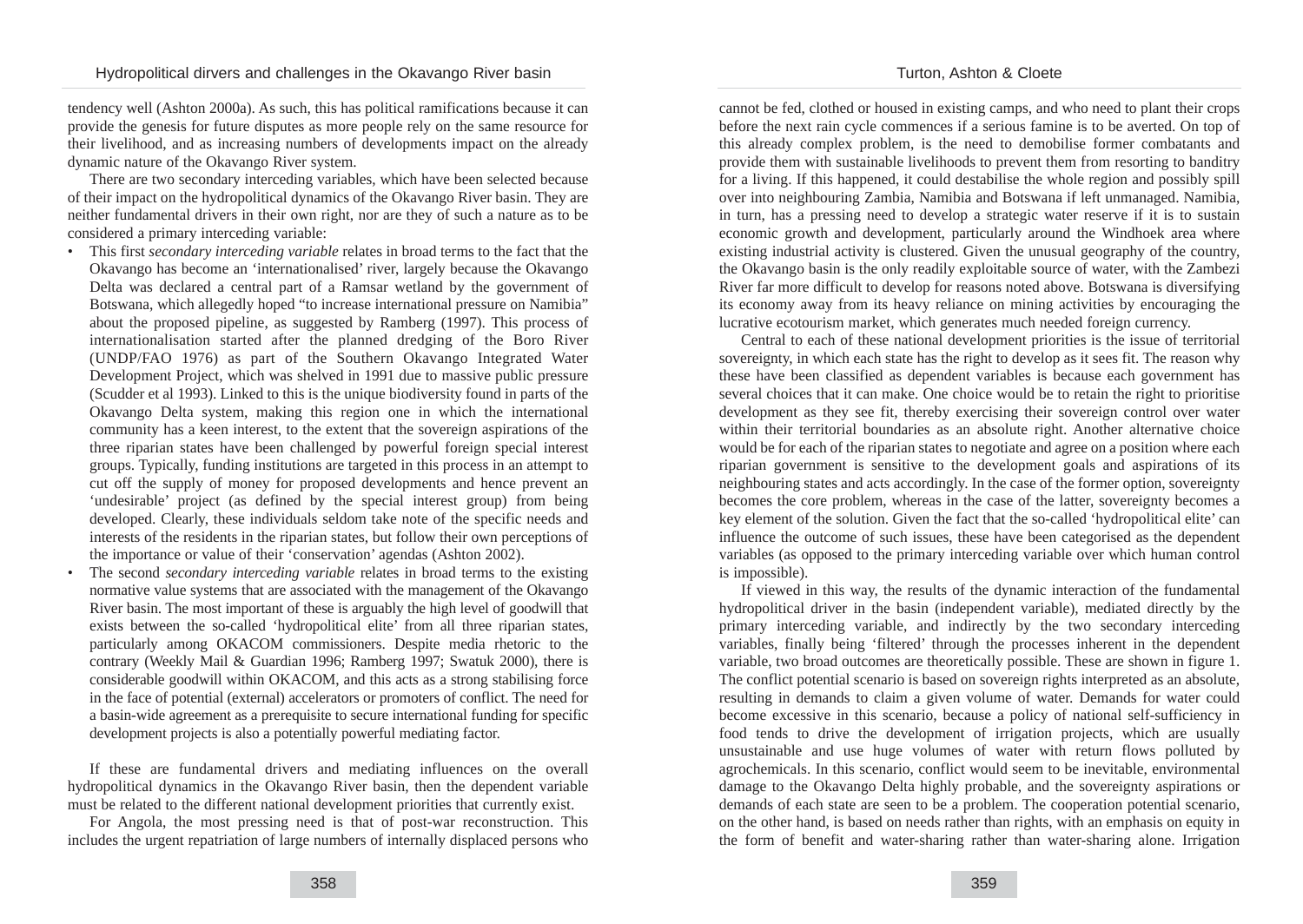demand is reduced to a minimum through the implementation of a regional food security policy that includes trade in virtual water, based on the foreign currency revenues generated by high-value water-related activities such as ecotourism. Local economies in Angola can even be stimulated in this scenario by allowing naturally well-watered parts of the upper basin to grow and provide the food for downstream arid countries. In this scenario, territorial sovereignty is part of the solution because the respective governments agree to cooperate and develop the necessary reciprocal institutional arrangements to support this policy, while also providing the necessary sanction for non-compliance.

The expanded definition of hydropolitics inherent in the second hypothesis has meant that the dynamics of water for peace can be better analysed. If peace is to be the prevailing future condition in the Okavango basin, then it is imperative that OKACOM must be supported in its task of developing viable and sustainable solutions. The urgent need for the development of a comprehensive basin-wide dataset is a prerequisite for the development of appropriate policy.

# **Third hypothesis: Conflict potential and policy option relationship**

OKACOM commissioners consciously refrain from using the word 'conflict' in their deliberations. Partly, this is due to the perception that the word implies at least a physical (if not military) interplay between participants. Instead, the word 'dispute' is used to express more clearly the differences of opinion and perceptions that have occurred between individuals and organisations based in the three riparian states. If the many sensationalist media reports are to be believed, there is a relatively high conflict potential within the Okavango River basin, particularly at the local level. Invariably, these media reports provide little information of any accuracy or utility to the participants concerned. At best, they are inaccurate and, at worst, they consist of little more than frivolous and unsubstantiated speculation or personal opinions. As a result, they merely aggravate any dispute or disagreement by serving up incomplete, inaccurate and biased opinions that help to perpetuate ignorance of the bigger picture (see Mail & Guardian 1996; Weekly Mail & Guardian 1996a; 1996b; Electronic Mail & Guardian 1997; Jenvey 1997; Mkone 1997; Rake 1997; Ramberg 1997). If conflict (rather than a 'dispute') is indeed a potential reality as suggested in figure 1, it is clear that the dynamics of conflict prevention and mitigation must be better understood. This is where the third hypothesis has particular relevance.

The multidisciplinary case studies presented in this book clearly show that policy development (and implementation) is a key issue if lasting peace and cooperation are to be assured. When analysed through the conceptual lens of the third hypothesis, two distinct loci of potential conflict become evident. At the subnational level, conflict potential is seen to be highest and, given the context of the case studies, is most likely to occur in Angola. It is therefore imperative that the Angolan government should be

#### **Figure 1**

**Interactions between known variables in the hydropolitical equation of the Okavango basin** 

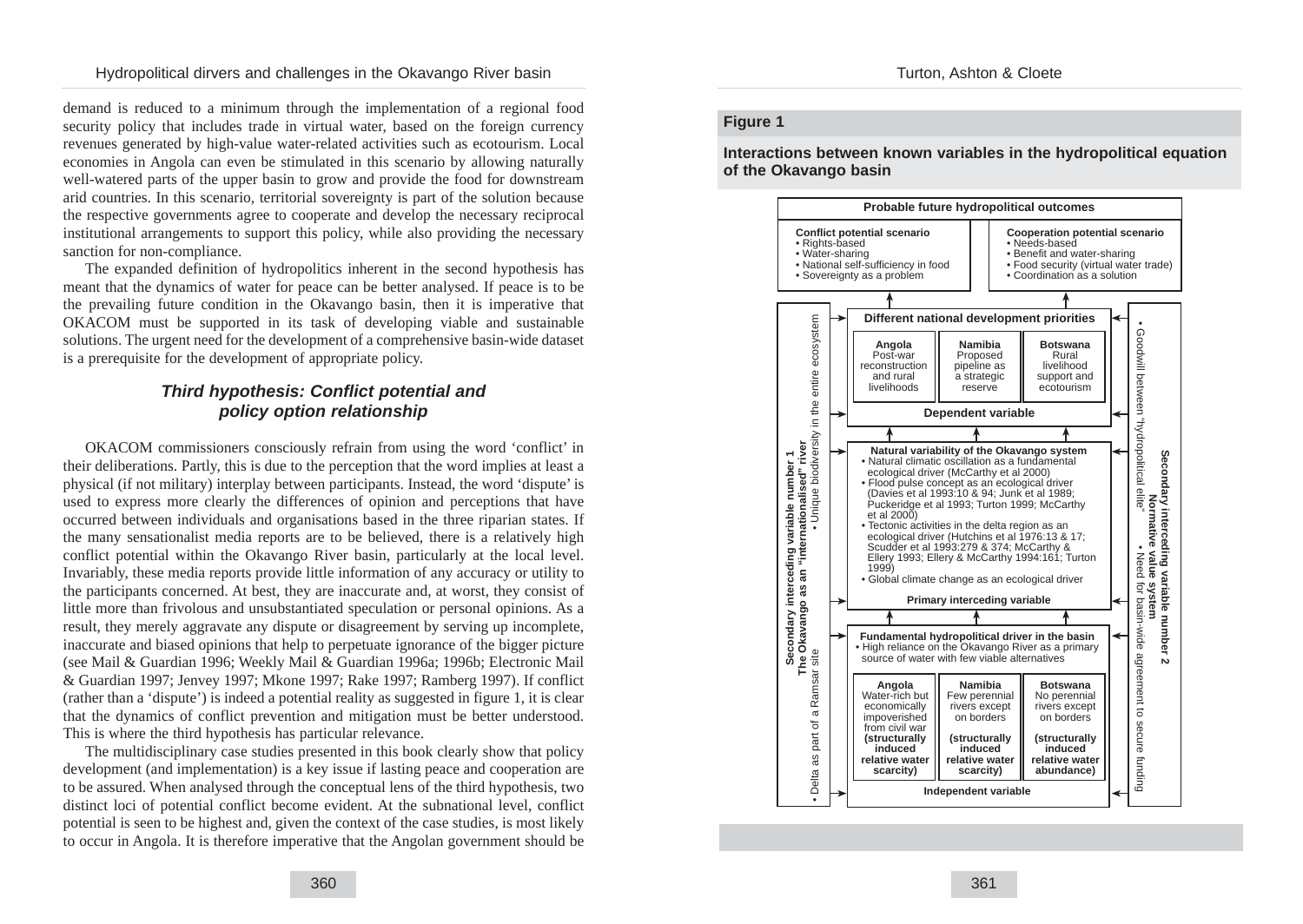#### Turton, Ashton & Cloete

## **Figure 2**

## **Variations of the third hypothesis showing theoretically possible policy outcomes**



assisted to develop and implement viable national policy. If this is not done, and assuming that OKACOM is unable to develop the necessary policy options at the international level, then the situation shown schematically in the right-hand element of figure 2 has a higher probability of occurring. Under such conditions, the positions of the critical conflict or cooperation threshold points are controlled by the limited range of viable policy options available, with a high likelihood of acute conflict occurring. This likelihood would increase in times of environmental stress such as drought or famine. The converse situation also holds true, however, where OKACOM is able to negotiate and implement effective agreements. Importantly, these should be based on the different needs of each riparian state, centred on the notion of benefitsharing rather than an insistence on a rights-based approach. This would shift and separate the critical conflict or cooperation threshold points to a position where conflict is no longer a real likelihood. This condition is shown schematically in the left-hand element of figure 2.

Seen in this light, policy-making and its subsequent implementation are critically important processes if the inherent conflict potential is to be averted, and the cooperation potential is to be fully harnessed in the Okavango River basin. The mere presence of appropriate policy is insufficient to achieve this goal. Policy must always be translated into effective implementation programmes where all stakeholders are able to participate equitably.

# **Towards effective policy development in the Okavango River basin**

Having used the three hypotheses to develop a conceptual map of the existing hydropolitical dynamics in the Okavango River basin (figure 1), it now becomes instructive to compare the key elements of this map with the five strategic issue groups that were isolated in figure 3 of chapter 2:

- The independent variable (fundamental hydropolitical driver in the basin) shown in figure 1 consists of elements from two strategic issue groups. The external geographic characteristics of the basin, particularly with respect to current and looming water shortages, and the non-availability of alternative water sources in the basin are relevant components of this variable. The socioeconomic drivers and impacts, particularly with respect to existing social and economic development priorities, along with the proposed water abstraction and hydropower generation projects, are also relevant components of this variable.
- The primary interceding variable (natural variability of the Okavango system) shown in figure 1 consists of two distinct strategic issue groups. The first is related to an element of the external geographic characteristics of the basin in the form of global climate change. The second is related to system characteristics, in particular, to patterns of water inflow, sediment inflows and ecosystem structure, function and integrity. The first secondary interceding variable (Okavango as an 'internationalised' river) shown in figure 1 consists of an element of only one strategic issue group, that of external groups.
- The second secondary interceding variable (normative value systems) shown in figure 1 consists of elements of three strategic issue groups. From external groups there are two elements – international water law and international conventions and treaties. From socioeconomic drivers and impacts there is one element – traditional and customary laws and practices – while from basin states, there are two elements, that of regional political interactions and economic interdependence, and bilateral treaties between the basin states.
- The dependent variable (different national development priorities) shown in figure 1 consists of elements from two strategic issue groups. From the basin states issue group there is the element of territorial sovereignty, which can either be seen as being absolute (water as a right and water-sharing based on a negotiated formula), or seen as being cooperative (water as a need and benefit-sharing based on a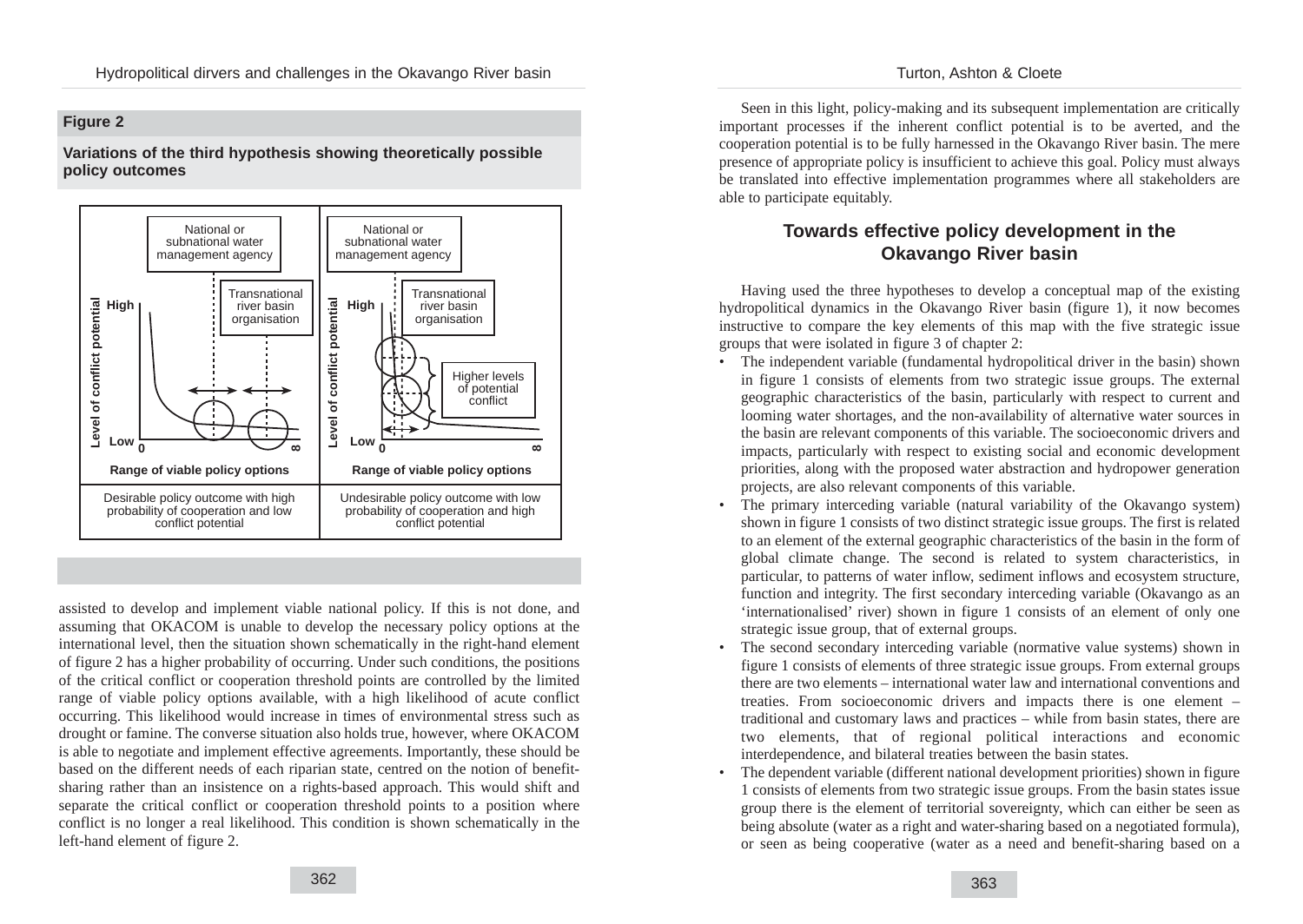negotiated formula). From the system characteristics issue group, there is the element of planned catchment management activities.

Seen in this way, it seems evident that the approach used in developing the three hypotheses is somewhat consistent with the identification of the five strategic issue groups by Ashton and Neal (chapter 2), with the added advantage that these groups have been further divided into specific categories of variable. As such, they can form part of the policy-making process in the form of draft policy briefs for discussion by stakeholders and for consideration by OKACOM.

# **Transboundary rivers, sovereignty and development: Problem or solution?**

This book has shown that there are really three broad factors that are relevant in the Okavango River basin. The first of these is the transboundary river system that has been sculpted over millions of years by natural physical and hydrological processes. The second factor is the relatively 'new' (when expressed in the timescales by which river morphology is measured) superimposition of political boundaries over the naturally occurring hydrological boundaries of the Okavango basin. Linked with this is the notion of sovereignty and, in particular, the belief that all states have the right to control the natural resources on their territory. Water challenges this assumption, however, because it is a fugitive resource, here today and gone tomorrow, moving through the landscape while obeying the forces of nature. The third factor is linked to sovereignty, and relates to the desire by legitimate governments to develop the economy of their countries in such a way as to benefit the citizens (and therefore voters) of their respective countries.

Herein lies the dilemma. Which of these three factors has (or should have) the highest priority? The answer to this depends largely on issues of scale. If it is accepted that the earth is constantly being sculpted by basic forces of nature, including continent-building and erosion where water plays a fundamental role, then hydrological borders are the logical unit for management. In this approach, timescales are measured in millions of years. On the other hand, if it is accepted that political power is more important, and that the earth consists of a number of states, each of which has sovereign control over its tiny piece of the globe, then another perspective emerges. In this approach, timescales are measured in considerably shorter periods, often no longer than the next election cycle. Hydropolitics deals with the clash between these two major perspectives and seeks to provide a balance between opposing viewpoints.

Is sovereignty therefore a problem and, if so, for whom is it a problem? The answer to this rhetorical question also depends on the specific perspective being taken by whoever poses the question. Most water resource managers have been schooled in the engineering and management (rather than natural) sciences, and would typically

#### Turton, Ashton & Cloete

not see the rationale behind any attempt to remove or eliminate national boundaries and their attendant governments. After all, most water resource managers are public officials employed by governments or government-controlled agencies. To consider doing away with government would not make any sense. The position taken here on this issue is that sovereignty is important, but it need not necessarily be a major problem or impediment to effective water resource management of a shared river basin. The work by Wolf (2002) lists a range of options that can be considered by policy developers. One of these options relates to the choice between coordination and integration. Turton (2002b) deals with this issue in more detail, where the parallel national action approach is presented as it could apply to the Zambezi River basin. The significance of this option is that the thorny issue of sovereignty is bypassed by emphasising coordination of activities rather than their integration, and no conscious effort is made within such an approach ultimately to lead to integration and unification. This approach can be considered in the Okavango River basin, where it has the possible advantage of adequately dealing with the dual issue of subnational and international policy that is inherent in the third hypothesis. Seen from this conceptual viewpoint, state sovereignty becomes part of the solution (because it is recognised as existing with no attempts at its erosion) rather than a problem, allowing the different development aspirations to be met by all riparians in a transboundary river system. In other words, negotiated agreements to coordinate national policy between three sovereign states, each recognising the sovereignty of the other, rather than unilateral development plans, bypasses the sovereignty 'problem', and allows it to be viewed as being part of the solution instead. After all, in international relations theory, the international system is regarded as being one of structural anarchy with the absence of a supreme authority over states, but as Wendt (in Bayliss & Smith 1997:118) says, "anarchy is what states make of it." Negotiated agreements are therefore one way of structuring this anarchy in a manner that reduces uncertainty in an otherwise very uncertain world.

# **Conclusion**

As noted in the introduction to this book, the material presented should be seen as a departure point rather than a final destination. To assist in this process, three hypotheses were developed to provide a framework for subsequent analysis of the various specialist inputs. In keeping with this analogy, the concluding chapter has attempted to integrate some of the loose ends by providing a preliminary 'map' of the underlying hydropolitical processes that are evident in the Okavango River basin at this time. By isolating key elements of these dynamics and segmenting them into specific categories, a start has been made to the process that will need to reveal even finer levels of detail in future.

Importantly, the independent variable in the overall hydropolitical equation cannot easily be changed because it consists of the network or pattern of crosscutting issues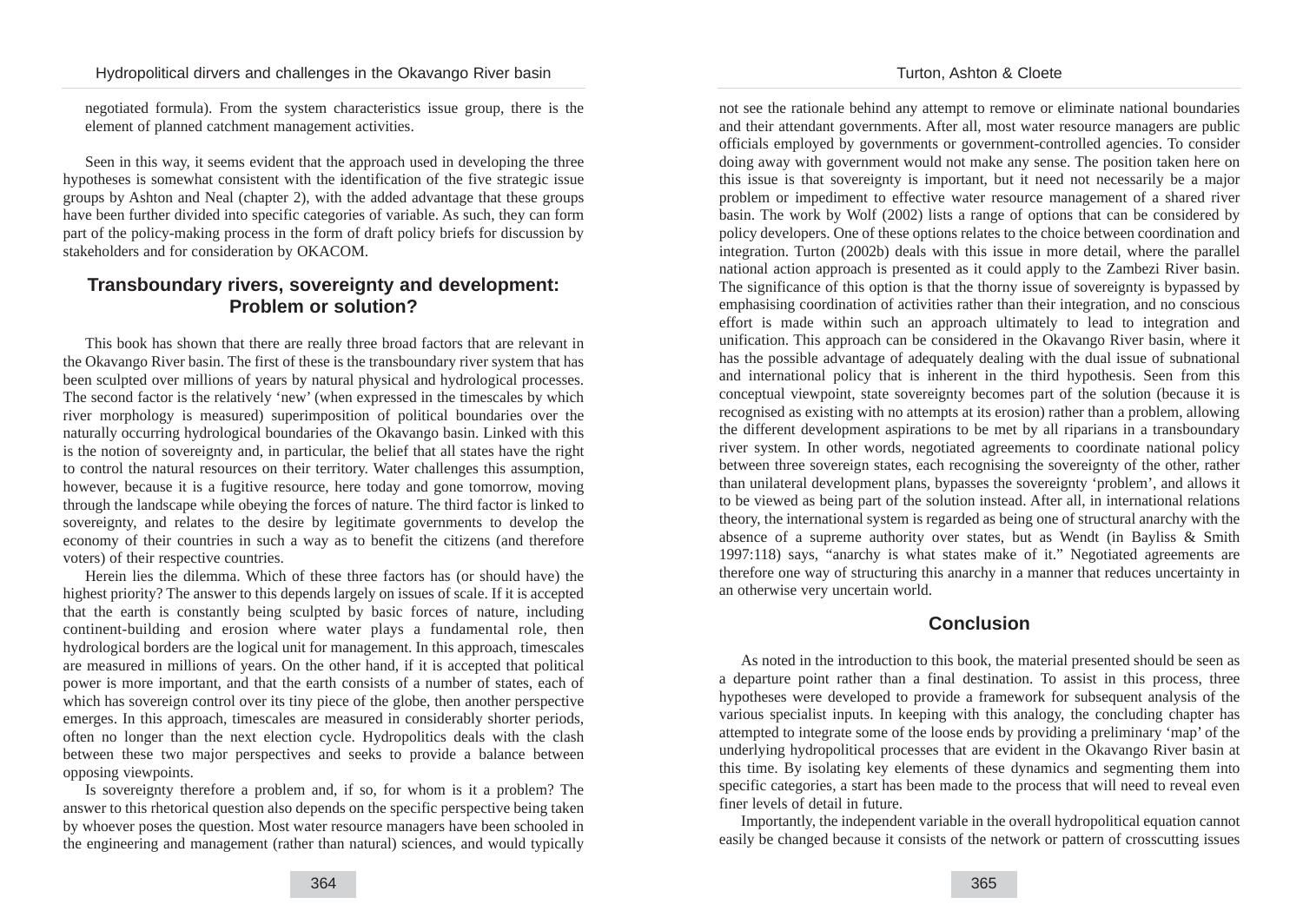Turton, Ashton & Cloete

as they interact at this moment in time. The primary interceding variable contains elements that drive basic hydropolitical processes beyond the control of individual riparian states. In other words, these elements happen on their own, with humans being impacted without having a realistic chance of changing the outcome.

Two distinct sets of secondary interceding variables have been isolated. The first set consists of the Okavango as an 'internationalised' river. This affects hydropolitical processes, is driven in part by historic factors relating to past and current development plans, and challenges the sovereign independence of action that each riparian state may choose to develop. The second set relates to normative value systems that exist at different places within the Okavango system, and which tend to mediate outcomes by reducing the inherent conflict potential.

Finally, the dependent variable consists of the different national development priorities that are controlled by each national government. As such, two broad sets of future outcomes are seen to be possible in this analysis. The conflict potential scenario is based on riparian rights where states seek to share water as a commodity, and where the desire for national self-sufficiency in food drives the development of irrigated agriculture. In this scenario, sovereignty is a problem. In contrast, the cooperation potential scenario is based on needs rather than perceived or legally defined rights, with an envisioned equitable sharing of benefits, with national policies of food security based on a trade in virtual water. Given the fact that this is a cooperative model, sovereignty becomes part of the solution because it is based on negotiations, agreements and goodwill between participating states. Central to the latter is a set of basin-wide data that is uncontested and shared equally by all riparian states, with the resort to self-help being reduced by the institutionalisation of a set of rules and procedures that are designed to build confidence and minimise potential conflict when it arises. This assessment is offered to the policy development phase that will need to commence in the near future.

## **References**

- Ashton, P J. 2000a. Southern African water conflicts: Are they inevitable or preventable? In Solomon, H & Turton, A R (eds). *Water wars: Enduring myth or impending reality?* African Dialogue Monograph Series 2. Durban: ACCORD.
- Ashton, P J. 2000b. Water security for multi-national river basin states: The special case of the Okavango River. In Falkenmark, M & Lundqvist, J (eds). 2000. *SIWI seminar: Water security for multi-national river basin states – Opportunity for development*. Stockholm: Swedish International Water Institute.
- Ashton, P J. 2002. The search for an equitable basis for water sharing in the Okavango River basin. In Nakayama, M (ed). *International waters in Southern Africa*. Tokyo: United Nations University Press.
- Ashton, P J & Manley, R E. 1999. Potential hydrological implications of water abstraction from the Okavango River in Namibia. In *Proceedings of the Ninth South African Hydrological Symposium*. Stellenbosch: University of Stellenbosch.
- Baylis, J & Smith, S. 1998. *The globalization of world politics: An introduction to international relations.* New York: Oxford University Press.
- Davies, B R, O'Keefe, J H & Snaddon, C D. 1993. *A synthesis of the ecological functioning, conservation and management of South African river ecosystems*. Report TT 62/93. Pretoria: Water Research Commission.

Davies, B R & Day, J. 1998. *Vanishing waters*. Cape Town: University of Cape Town Press.

- *Electronic Mail & Guardian*. 1997. Namibia relations get frostier with Botswana over Okavango. 28 January.
- Ellery, W N & McCarthy, T S. 1994. Principles for the sustainable utilization of the Okavango Delta ecosystem, Botswana. *Biological Conservation* 70( 2): 159-168.
- Gumbricht, T, Wolski, P, Frost, P & McCarthy, T S. 2002. Forecasting the spatial extent of the annual flood in the Okavango Delta, Botswana. *Journal of Hydrology* (in press).
- Heyns, P. 2002. Interbasin transfer of water between SADC countries: A development challenge for the future. In Turton, A R & Henwood, R (eds). *Hydropolitics in the developing world: A Southern African perspective.* Pretoria: African Water Issues Research Unit (AWIRU).
- Hutchins, D G, Hutton, S M & Jones, C R. 1976. The geology of the Okavango Delta. In *Proceedings of the symposium on the Okavango Delta and its future utilization.* Botswana: Botswana Society.
- Jenvey, A. 1997. Water wars: The water rights dispute between Botswana and Namibia regarding the Okavango River is set to escalate as Namibia moves closer to unilateral action. *New African*, April: 16-17.
- Junk, W J, Bayley, P B & Sparks, R E. 1989. The flood pulse concept in river-floodplain systems. In Dodge, D P (ed). *Proceedings of the international large rivers symposium (LARS), Canadian special publication of fisheries and aquatic sciences* 106: 110-127.
- *Mail & Guardian.* 1996. A pipeline full of troubles. 2 November. At  $\langle$ www.mg.co.za/mg/ news/96nov2/20nov-pipeline.htm>.
- McCarthy, T S & Ellery, W N. 1993. The Okavango delta. *Geobulletin* 36(2): 5-8.
- McCarthy, T S, Cooper, G R J, Tyson, P D & Ellery, W N. 2000. Seasonal flooding in the Okavango Delta, Botswana – Recent history and future prospects. *South African Journal of Science* 96: 25-33.
- Meissner, R. 2000. Hydropolitical hotspots in Southern Africa: Will there be a water war? The case of the Cunene River. In Solomon, H & Turton, A R (eds). *Water wars: An enduring myth or impending reality?* African Dialogue Monograph Series 2. Durban: ACCORD.
- Mkone, O. 1997. Water wars: The Okavango is already drying up and if more water is drained off, it is not just tourism that could be affected. *New African* April: 18.
- Puckridge, J T, Sheldon, F, Boulton, A J & Walker, K F. 1993. The flood pulse concept applied to rivers with variable flow regimes. In Davies, B R, O'Keefe, J H & Snaddon, C D. 1993. *A synthesis of the ecological functioning, conservation and management of South African river ecosystems*. Report TT 62/93. Pretoria: Water Research Commission.
- Rake, A. 1997. Water wars: Disputes over water resources could become the greatest challenge to African countries in the next century. *New African*, April: 15.
- Ramberg, L. 1997. A pipeline from the Okavango River? *Ambio* 26(2): 129.
- Scudder, T, Manley, R E, Coley, R W, Davis, R K, Green, J, Howard, G W, Lawry, S W, Martz, P P, Rogers, P P, Taylor, A R D, Turner, S D, White, G F & Wright, E P. 1993. *The IUCN review of the southern Okavango integrated water development project*. Gland: IUCN.